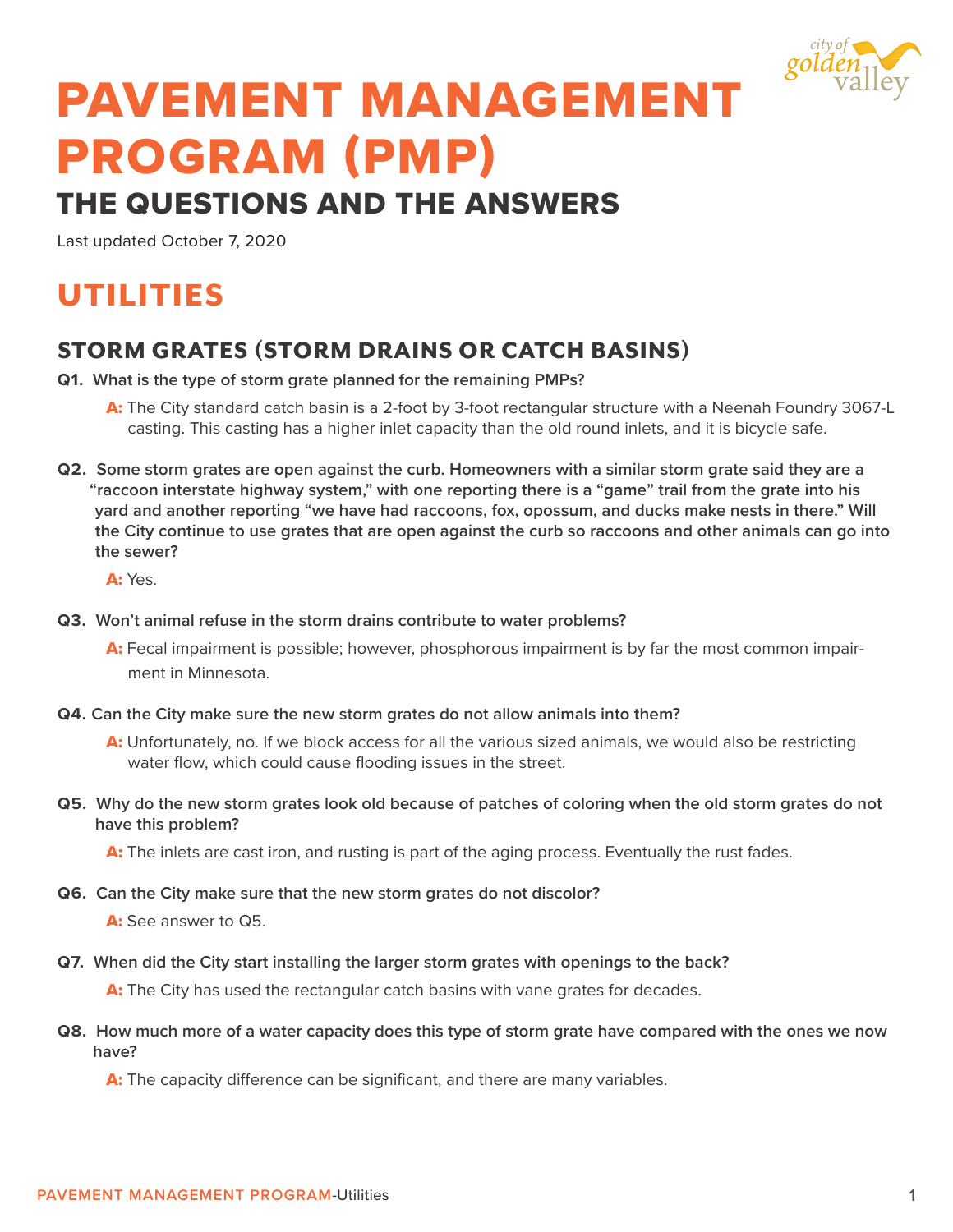- **Q9. Why do some storm grates in the 2019 PMP have green paint on them? Are they being scheduled for maintenance**
	- A: The catch basins have been located for Gopher State One Call and the paint was placed there to help the locator track progress.

## OPTION FOR HOMEOWNERS TO CONNECT SUMP PUMPS TO THE STORM SEWER

**Q10. Can you confirm the City is installing stubs to the storm sewer line, which would allow a homeowner to connect the sump pump discharge line to the storm sewer?**

A: Yes.

**Q11. When could a homeowner connect the sump pump discharge line to the storm sewer? After the construction is done? During construction only?**

A: Whenever they want to, but the City prefers that it wait until the latter half of the construction season (once the base layer of pavement has been installed).

- **Q12. Can two sump pumps be connected to the sewer?**
	- A: Yes. Staff needs to know the locations of the discharges from the home in order to locate the stubs properly.
- **Q13. What are the specifications of what is connected to the storm sewer? For example, can you use a hose?**  A: The connection needs to be piped because it is underground.
- **Q14. Is there an additional cost to the homeowner for making the connection?** 
	- A: There is no cost for installation of the service stub, but the property owner is responsible for all costs associated with connection.
- **Q15. Does the City inspect the work after it is done? If so, what is the cost?**
	- A: Yes, via a Right-Of-Way Permit. The Right-Of-Way Permit fee is waived if a resident is making the connection as part of the PMP project.
- **Q16. Can a homeowner bury the line (after determining where the gas line is) and make the connection, or do you require professionals to make the connection?**

A: Homeowners can perform the work.

**Q17. What professionals would do this work? Plumbers? Landscapers?** 

A: Both.

**Q18. Do you have a recommended list of professionals to do this work? If so, can you provide the list?**

A: The City does not make recommendations regarding contractors.

**Q19. Are homeowners from other PMP areas also able to connect to the storm sewer?**

A: Yes.